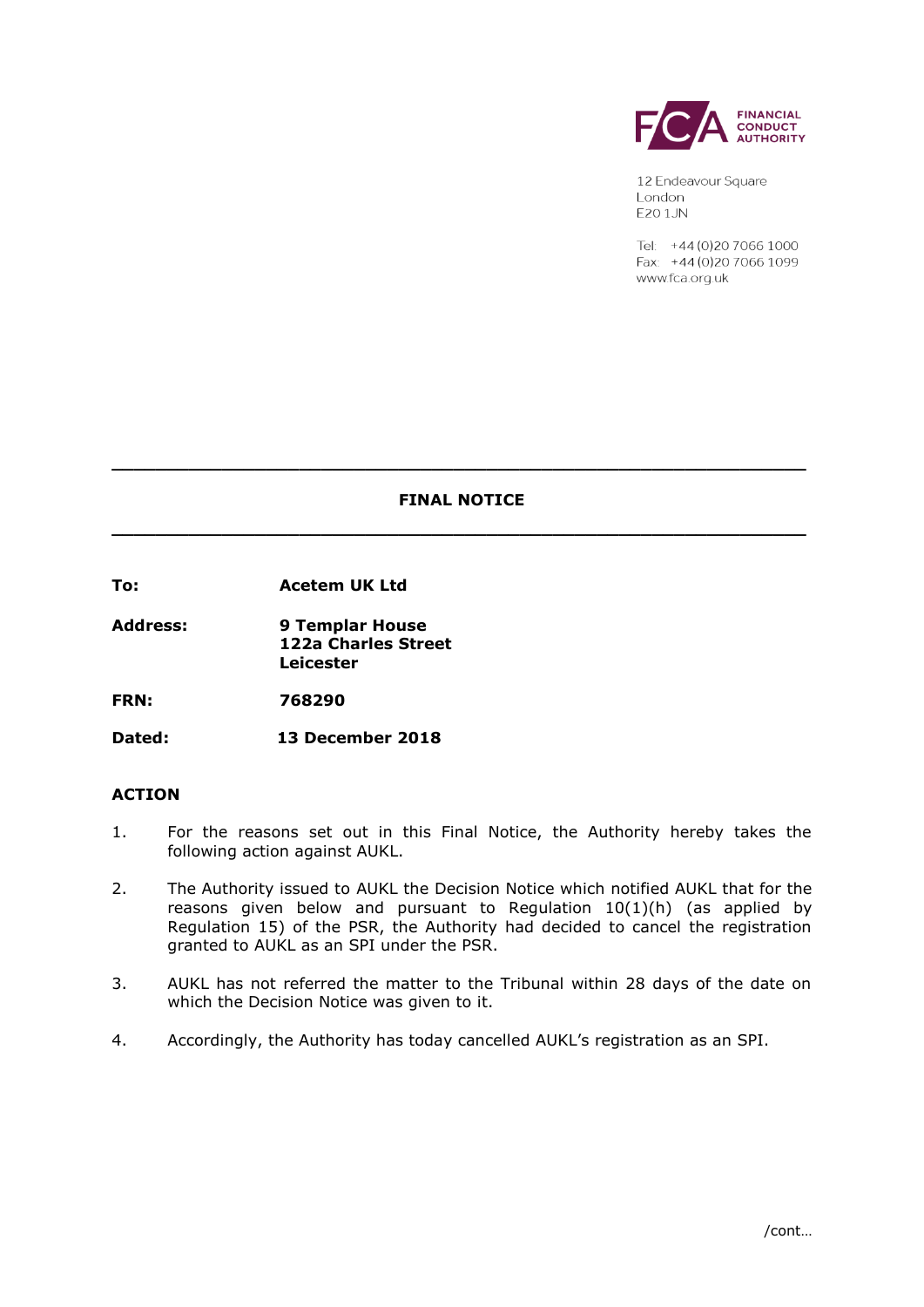## **DEFINITIONS**

5. The definitions below are used in this Final Notice:

"the Act" means the Financial Services and Markets Act 2000;

"AUKL" means Acetem UK Ltd (which was registered by the Authority on 25 January 2017 as an SPI);

"the Authority" means the Financial Conduct Authority;

"the Decision Notice" means the Decision Notice issued by the Authority to AUKL dated 26 September 2018;

"the Overdue Balance" means the amount owed by AUKL to the Authority comprising an invoice dated 15 August 2017 for £545 for regulatory fees and levies for the period 1 April 2017 to 31 March 2018, which was due for payment by 14 September 2017;

"the PSR" means the Payment Services Regulations 2017;

"SPI" means Small Payment Institution;

"the Tribunal" means the Upper Tribunal (Tax and Chancery Chamber); and

"the Warning Notice" means the Warning Notice issued by the Authority to AUKL dated 4 September 2018.

#### **REASONS FOR THE ACTION**

- 6. AUKL has failed to pay the Overdue Balance and to respond adequately to repeated Authority requests that it pay the Overdue Balance.
- 7. These failings lead the Authority to conclude that AUKL has failed to demonstrate a readiness and willingness to comply with its ongoing regulatory obligations which include dealing with the Authority in an open and co-operative way. It is therefore desirable to cancel AUKL's registration as an SPI in order to protect the interests of consumers, in accordance with Regulation  $10(1)(h)$  of the PSR (as applied by Regulation 15 of the PSR).

### **DECISION MAKER**

8. The decision which gave rise to the obligation to give this Final Notice was made by the Regulatory Decisions Committee.

#### **IMPORTANT**

9. This Final Notice is given to AUKL in accordance with the Act (as applied by paragraph 10(c) of Part 1 of Schedule 6 to the PSR).

## **Publicity**

10. Sections 391(4), 391(6) and 391(7) of the Act (as applied by paragraph  $10(c)$  of Part 1 of Schedule 6 to the PSR) apply to the publication of information about the matter to which this Final Notice relates. Under those provisions, the Authority must publish such information about the matter to which this Final Notice relates as the Authority considers appropriate. The information may be published in such manner as the Authority considers appropriate. However, the Authority may not